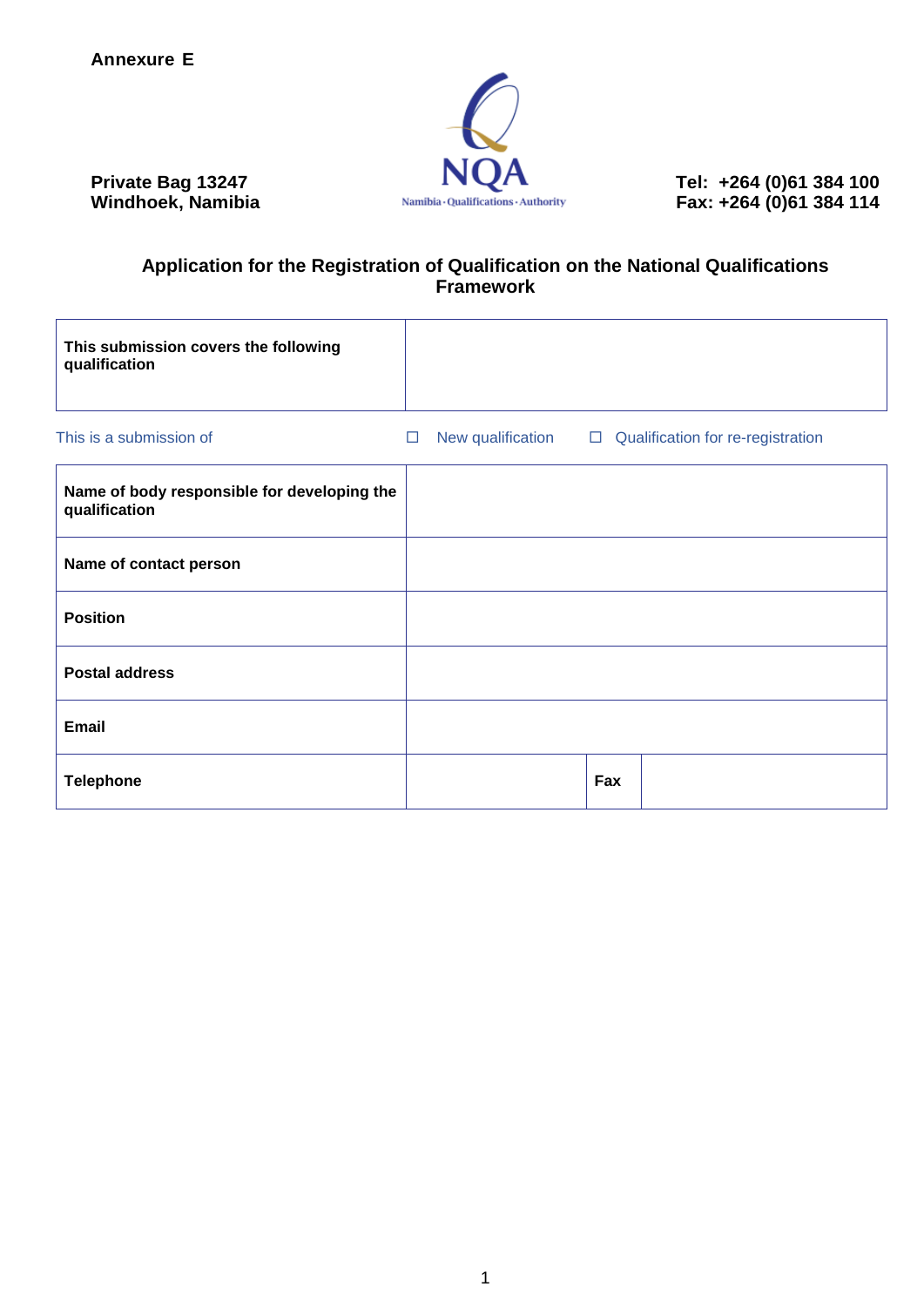The following documents have been attached to this submission:

|                                                       | Yes | П<br>П | No.<br>No | σ<br>Ω | <b>NQA check</b><br><b>NQA check</b> |  |
|-------------------------------------------------------|-----|--------|-----------|--------|--------------------------------------|--|
| The preferred review date for these qualifications is |     |        |           |        |                                      |  |
|                                                       |     |        |           |        |                                      |  |
|                                                       |     |        |           |        |                                      |  |
|                                                       |     |        |           |        |                                      |  |
|                                                       |     |        |           |        |                                      |  |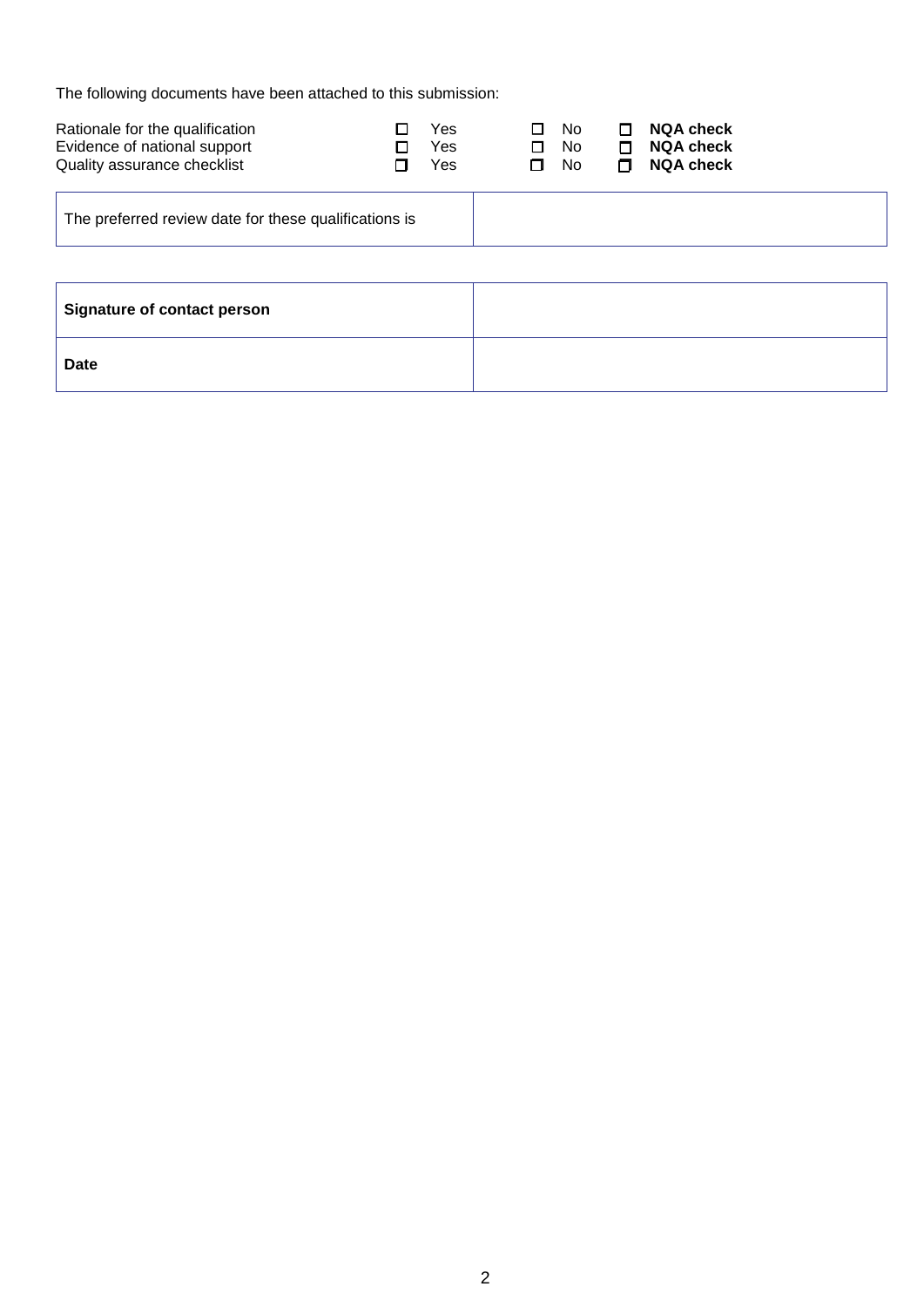| <b>Checklist for the Quality Assurance of Qualifications</b>                                                                             |                   |            |                                                                                                          |  |  |  |
|------------------------------------------------------------------------------------------------------------------------------------------|-------------------|------------|----------------------------------------------------------------------------------------------------------|--|--|--|
| Name of body responsible:                                                                                                                |                   |            |                                                                                                          |  |  |  |
| <b>Qualification Title</b><br>(show Reference Numbers if the qualification<br>is being reviewed)                                         |                   |            |                                                                                                          |  |  |  |
|                                                                                                                                          | <b>Checked by</b> |            | Tick box for compliance, or include<br>explanatory comments and expand in<br>covering letter if required |  |  |  |
| Requirement                                                                                                                              | <b>Body</b>       | <b>NQA</b> | <b>Comments</b>                                                                                          |  |  |  |
| <b>GENERAL</b>                                                                                                                           |                   |            |                                                                                                          |  |  |  |
| There is a clear and justified purpose for the<br>qualification                                                                          | □                 | □          |                                                                                                          |  |  |  |
| The content of the qualification aligns with the<br>rationale and is consistent with the title                                           | □                 | □          |                                                                                                          |  |  |  |
| The contents of the document are internally<br>coherent, make sense and are simply stated                                                | □                 | $\Box$     |                                                                                                          |  |  |  |
| Broad as well as specific outcomes are included                                                                                          | □                 | $\Box$     |                                                                                                          |  |  |  |
| Language is clear and does not present potential<br>barriers to access                                                                   | □                 | $\Box$     |                                                                                                          |  |  |  |
| Text is free from typographical, grammatical, and<br>punctuation errors (publishable quality) & meets<br>current formatting requirements | $\Box$            | $\Box$     |                                                                                                          |  |  |  |
| <b>SPECIFICS</b>                                                                                                                         |                   |            |                                                                                                          |  |  |  |
| 1.Rationale                                                                                                                              |                   |            |                                                                                                          |  |  |  |
| The purpose of the qualification is elaborated                                                                                           | $\Box$            | $\Box$     |                                                                                                          |  |  |  |
| There is evidence of sector wide support for the<br>qualification and its structure                                                      | 0                 | $\Box$     |                                                                                                          |  |  |  |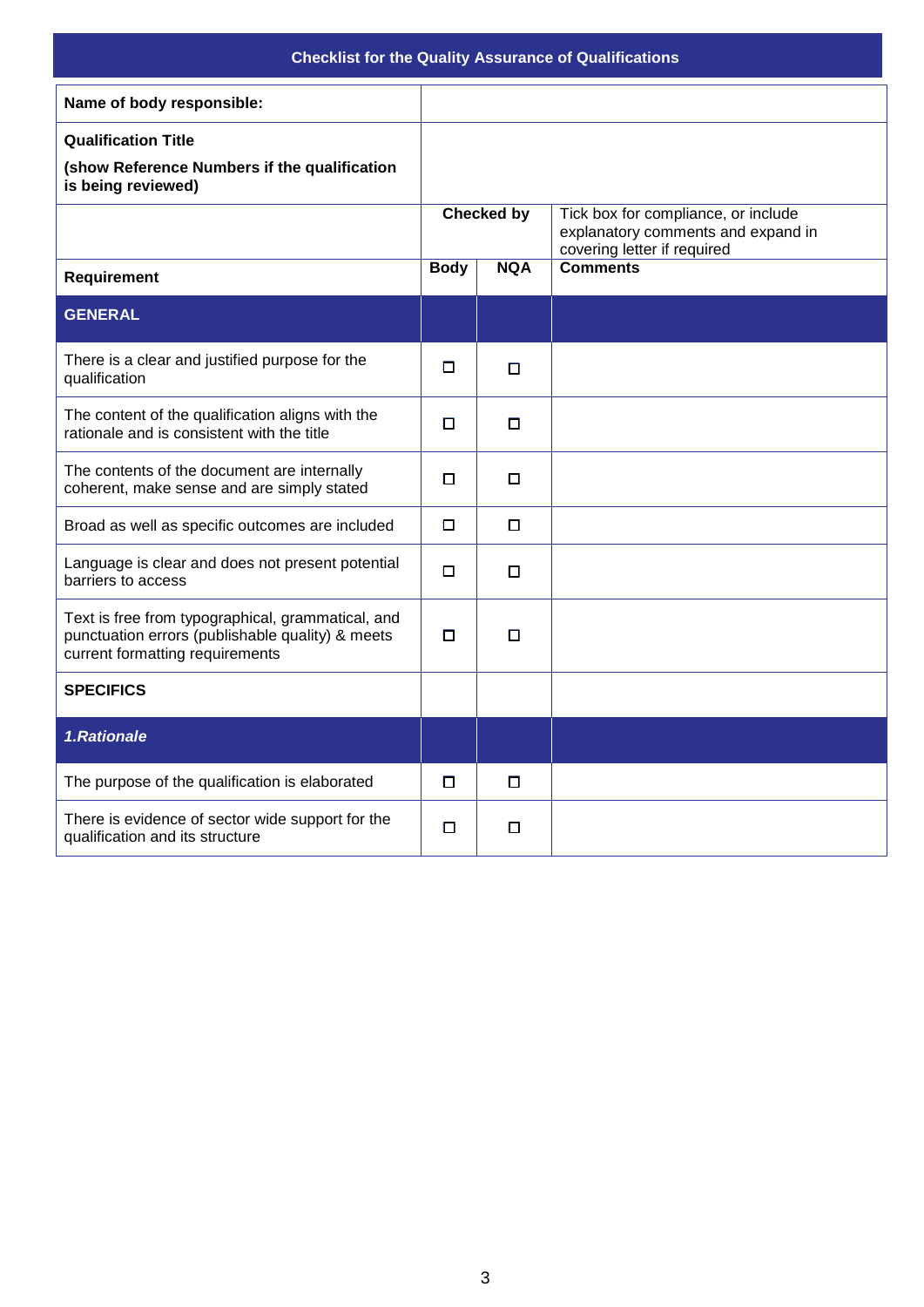|                                                                                                                              | <b>Checked by</b> |            | Tick box for compliance, or include explanatory<br>comments and expand in covering letter if required |
|------------------------------------------------------------------------------------------------------------------------------|-------------------|------------|-------------------------------------------------------------------------------------------------------|
| <b>Requirement</b>                                                                                                           | <b>Body</b>       | <b>NQA</b> | <b>Comments</b>                                                                                       |
| 2. Type of Qualification                                                                                                     |                   |            |                                                                                                       |
| The qualification fits the outcome, credit<br>and level requirements for the relevant<br>type of qualification on the NQF.   | □                 | $\Box$     |                                                                                                       |
| 3. Qualification Structure                                                                                                   |                   |            |                                                                                                       |
| The total number of credits is shown                                                                                         | □                 | $\Box$     |                                                                                                       |
| Credits are shown for each Level                                                                                             | $\Box$            | □          |                                                                                                       |
| Credits by level are shown for each set<br>(and strand)                                                                      | □                 | $\Box$     |                                                                                                       |
| The arithmetic is correct                                                                                                    | $\Box$            | $\Box$     |                                                                                                       |
| Other bodies whose unit standards are<br>used are listed (where relevant)                                                    | □                 | $\Box$     |                                                                                                       |
| 4. Title                                                                                                                     |                   |            |                                                                                                       |
| The title is concise, distinctive, appropriate<br>and indicative of the content                                              | □                 | $\Box$     |                                                                                                       |
| The title indicates the qualification type                                                                                   | $\Box$            | $\Box$     |                                                                                                       |
| The title includes a Classification category                                                                                 | $\Box$            | $\Box$     |                                                                                                       |
| The title does not refer to products,<br>organisations or documentation.                                                     | $\Box$            | $\Box$     |                                                                                                       |
| <b>5. Outcomes</b>                                                                                                           |                   |            |                                                                                                       |
| The outcome(s) represented by<br>attainment of the whole qualification is<br>stated clearly                                  | □                 | $\Box$     |                                                                                                       |
| Component outcomes that make up the<br>qualification are stated                                                              | □                 | $\Box$     |                                                                                                       |
| The component outcomes are expressed<br>as specifically as possible                                                          | $\Box$            | $\Box$     |                                                                                                       |
| Details of component outcomes not unit<br>standards are publicly accessible and<br>include criteria for assessment decisions | $\Box$            | $\Box$     |                                                                                                       |
| Component outcomes not unit standards<br>are appropriately assigned Levels and<br>credit values                              | □                 | $\Box$     |                                                                                                       |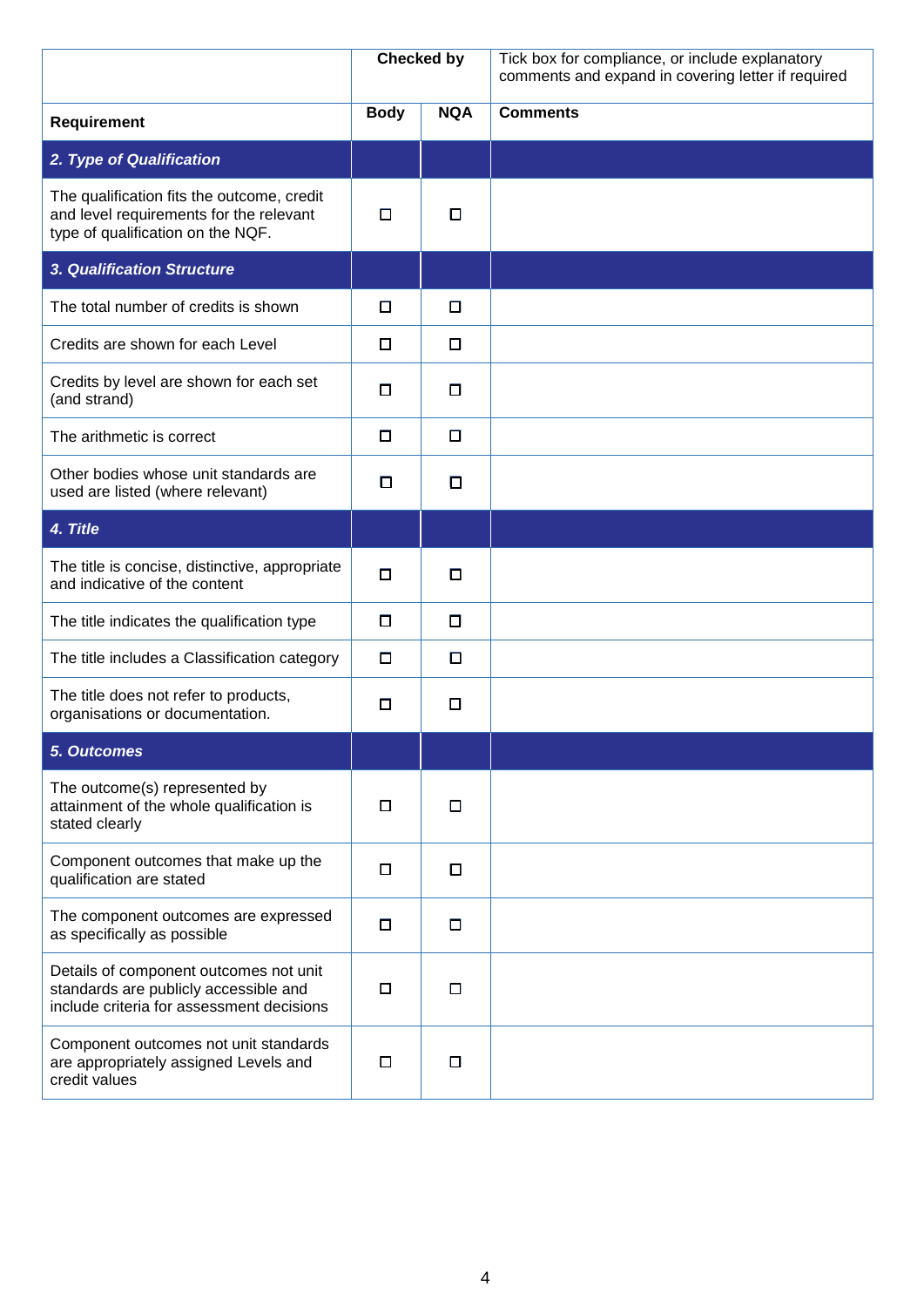|                                                                                                           | Checked by  |            | Tick box for compliance, or include<br>explanatory comments and expand in<br>covering letter if required |
|-----------------------------------------------------------------------------------------------------------|-------------|------------|----------------------------------------------------------------------------------------------------------|
| Requirement                                                                                               | <b>Body</b> | <b>NQA</b> | <b>Comments</b>                                                                                          |
| 6. Purpose                                                                                                |             |            |                                                                                                          |
| The purpose statement is consistent with the rationale                                                    | □           | □          |                                                                                                          |
| Explanation for any strands or optional sets is provided                                                  | □           | □          |                                                                                                          |
| Significant relationships with other qualifications are<br>identified                                     | $\Box$      | □          |                                                                                                          |
| Entry restrictions are clear and the reason for restricted<br>access given                                | □           | □          |                                                                                                          |
| Guidance to potential graduates is clear.                                                                 | □           | $\Box$     |                                                                                                          |
| Registration or licensing requirements additional to the<br>qualification are stated                      | $\Box$      | □          |                                                                                                          |
| 7. Qualification Requirements                                                                             |             |            |                                                                                                          |
| The requirements for the award of the qualification are<br>coherent and simply stated                     | □           | □          |                                                                                                          |
| Minimum number of credits and/or unit standards and/or<br>outcomes are shown for each set                 | $\Box$      | □          |                                                                                                          |
| Other maximum and minimum credit or level<br>requirements are shown                                       | $\Box$      | $\Box$     |                                                                                                          |
| The qualification sets are shown in a sensible and logical<br>order                                       | $\Box$      | □          |                                                                                                          |
| The components of each set are shown in a sensible and<br>logical order                                   | $\Box$      | □          |                                                                                                          |
| All listed unit standards are currently registered                                                        | $\Box$      | $\Box$     |                                                                                                          |
| Id, title, credit and level are shown for listed unit<br>standards                                        | □           | $\Box$     |                                                                                                          |
| Unit standards are grouped by Classification category<br>and listed in numeric order within each category | $\Box$      | $\Box$     |                                                                                                          |
| Unit standards are listed before non-unit standard<br>components                                          | $\Box$      | $\Box$     |                                                                                                          |
| Classification categories are listed in alphabetical order                                                | $\Box$      | $\Box$     |                                                                                                          |
| Credit transfer represents not more than 50% of the<br>qualification requirements                         | $\Box$      | □          |                                                                                                          |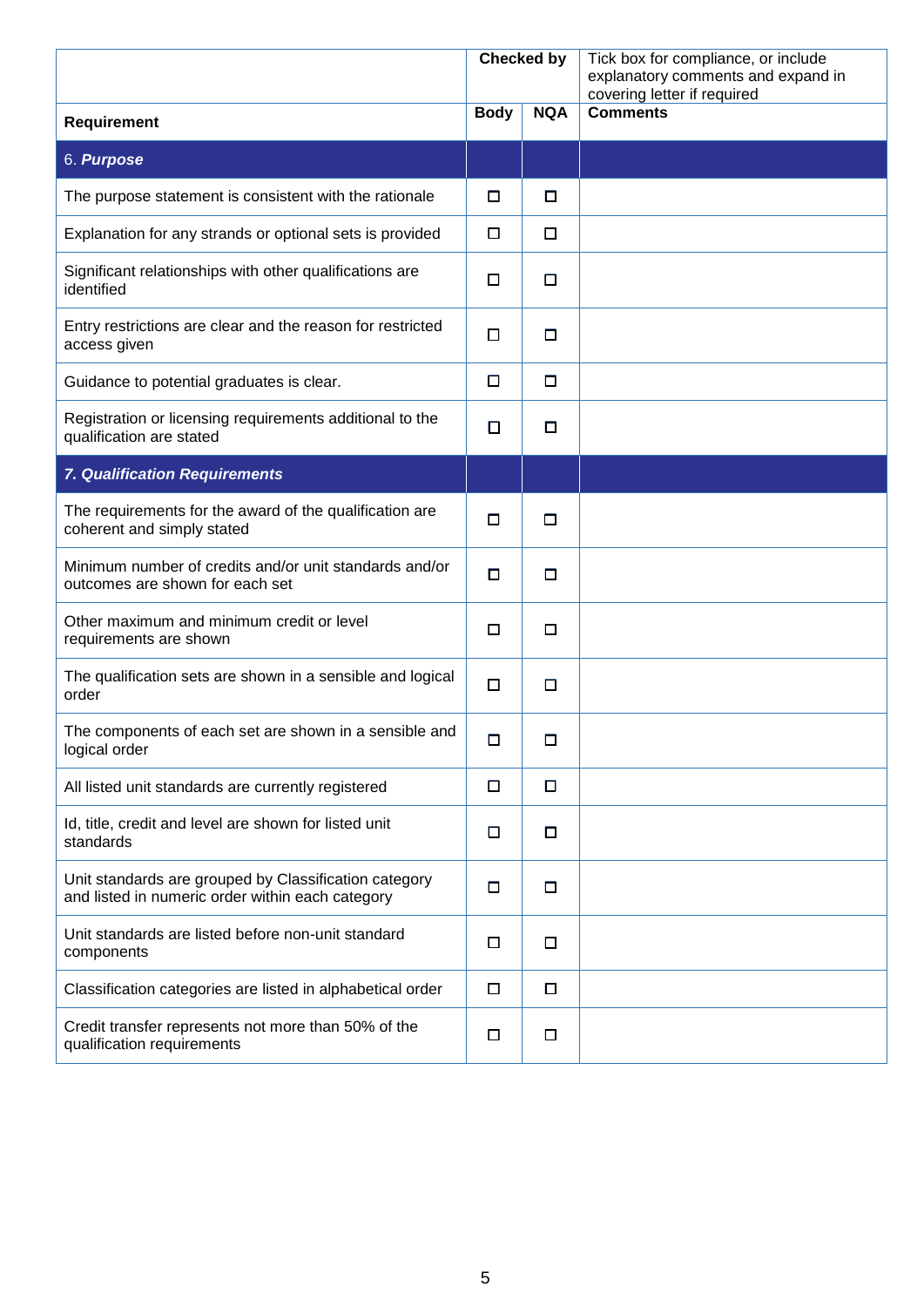|                                                                                                                                                      | <b>Checked by</b> |            | Tick box for compliance, or include explanatory<br>comments and expand in covering letter if required |
|------------------------------------------------------------------------------------------------------------------------------------------------------|-------------------|------------|-------------------------------------------------------------------------------------------------------|
| <b>Requirement</b>                                                                                                                                   | <b>Body</b>       | <b>NQA</b> | <b>Comments</b>                                                                                       |
| 8. Special Arrangements                                                                                                                              |                   |            |                                                                                                       |
| Special arrangements for assessment<br>are given, and include arrangements for<br>external quality assurance                                         | $\Box$            | □          |                                                                                                       |
| Special arrangements for delivery of<br>programmes are given                                                                                         | $\Box$            | □          |                                                                                                       |
| Special arrangements do not represent<br>unreasonable barriers                                                                                       | П                 | $\Box$     |                                                                                                       |
| 9. Transition Arrangements                                                                                                                           |                   |            |                                                                                                       |
| Transition arrangements are in place to<br>protect learners currently working<br>towards an existing qualification                                   | □                 | $\Box$     |                                                                                                       |
| Transition arrangements are in place to<br>protect learner interests following the<br>review of the qualification or its<br>component unit standards | $\Box$            | $\Box$     |                                                                                                       |
| The transition arrangements treat<br>learners fairly                                                                                                 | □                 | $\Box$     |                                                                                                       |
| 10. Body Responsible                                                                                                                                 |                   |            |                                                                                                       |
| Name shown is that recognised by NQA                                                                                                                 | □                 | □          |                                                                                                       |

# **On behalf of**

**Body On behalf of NQA**

Checked by: \_\_\_\_\_\_\_\_\_\_\_\_\_\_\_\_\_\_\_\_\_ Checked by: \_\_\_\_\_\_\_\_\_\_\_\_\_\_\_\_\_\_\_\_\_\_\_\_\_

Date checked: \_\_\_\_\_\_\_\_\_\_\_\_\_\_\_\_\_\_\_\_\_ Date checked: \_\_\_\_\_\_\_\_\_\_\_\_\_\_\_\_\_\_\_\_\_\_\_\_\_